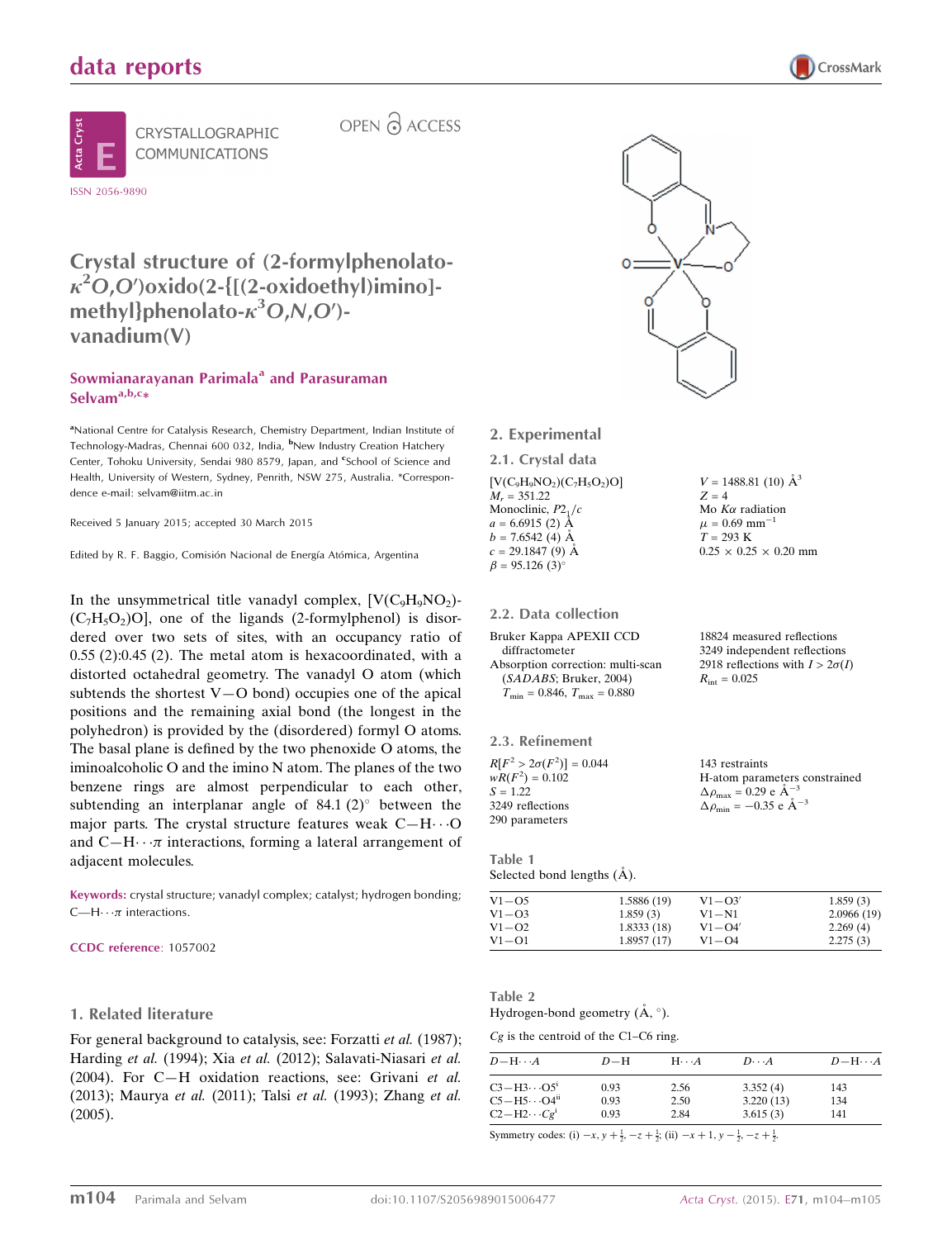Data collection: APEX2 (Bruker, 2004); cell refinement: APEX2 and SAINT (Bruker, 2004); data reduction: SAINT and XPREP (Bruker, 2004); program(s) used to solve structure: SIR92 (Altomare et al., 1993); program(s) used to refine structure: SHELXL2014/7 (Sheldrick, 2015); molecular graphics: ORTEP-3 for Windows (Farrugia, 2012) and Mercury (Macrae et al., 2006); software used to prepare material for publication: SHELXL2014/7.

#### Acknowledgements

The authors thank the Department of Science and Technology (DST), Government of India, for funding the National Centre for Catalysis Research (NCCR), IIT-Madras. The authors also thank Dr Babu Varghese and Dr P. K. Sudhadevi Antharjanam, SAIF, IIT-Madras, for the X-ray data collection and technical assistance in the preparation of the manuscript.

Supporting information for this paper is available from the IUCr electronic archives (Reference: BG2547).

#### References

- [Altomare, A., Cascarano, G., Giacovazzo, C. & Guagliardi, A. \(1993\).](http://scripts.iucr.org/cgi-bin/cr.cgi?rm=pdfbb&cnor=bg2547&bbid=BB1) J. Appl. Cryst. 26[, 343–350.](http://scripts.iucr.org/cgi-bin/cr.cgi?rm=pdfbb&cnor=bg2547&bbid=BB1)
- Bruker (2004). APEX2, SAINT, XPREP and SADABS[. Bruker AXS Inc.,](http://scripts.iucr.org/cgi-bin/cr.cgi?rm=pdfbb&cnor=bg2547&bbid=BB3) [Madison, Wisconsin, USA.](http://scripts.iucr.org/cgi-bin/cr.cgi?rm=pdfbb&cnor=bg2547&bbid=BB3)
- [Farrugia, L. J. \(2012\).](http://scripts.iucr.org/cgi-bin/cr.cgi?rm=pdfbb&cnor=bg2547&bbid=BB4) J. Appl. Cryst. 45, 849–854.
- [Forzatti, P., Tronconi, E., Busca, G. & Tittarelli, P. \(1987\).](http://scripts.iucr.org/cgi-bin/cr.cgi?rm=pdfbb&cnor=bg2547&bbid=BB5) Catal. Today, 1, 209– [218.](http://scripts.iucr.org/cgi-bin/cr.cgi?rm=pdfbb&cnor=bg2547&bbid=BB5)
- Grivani, G., Delkhosh, S., Fejfarová, K., Dušek, M. & Khalaji, A. D. (2013). [Inorg. Chem. Commun.](http://scripts.iucr.org/cgi-bin/cr.cgi?rm=pdfbb&cnor=bg2547&bbid=BB6) 27, 82–87.
- [Harding, W., Birkeland, K. E. & Kung, H. H. \(1994\).](http://scripts.iucr.org/cgi-bin/cr.cgi?rm=pdfbb&cnor=bg2547&bbid=BB7) Catal. Lett. 28, 1–7.
- [Macrae, C. F., Edgington, P. R., McCabe, P., Pidcock, E., Shields, G. P., Taylor,](http://scripts.iucr.org/cgi-bin/cr.cgi?rm=pdfbb&cnor=bg2547&bbid=BB8) [R., Towler, M. & van de Streek, J. \(2006\).](http://scripts.iucr.org/cgi-bin/cr.cgi?rm=pdfbb&cnor=bg2547&bbid=BB8) J. Appl. Cryst. 39, 453–457.
- [Maurya, M. R., Kumar, A. & Pessoa, J. C. \(2011\).](http://scripts.iucr.org/cgi-bin/cr.cgi?rm=pdfbb&cnor=bg2547&bbid=BB9) Coord. Chem. Rev. 255, [2315–2344.](http://scripts.iucr.org/cgi-bin/cr.cgi?rm=pdfbb&cnor=bg2547&bbid=BB9)
- [Salavati-Niasari, M., Elzami, M., Mansournia, M. R. & Hydarzadeh, S. \(2004\).](http://scripts.iucr.org/cgi-bin/cr.cgi?rm=pdfbb&cnor=bg2547&bbid=BB11) [J. Mol. Catal. A Chem.](http://scripts.iucr.org/cgi-bin/cr.cgi?rm=pdfbb&cnor=bg2547&bbid=BB11) 221, 169–175.
- [Sheldrick, G. M. \(2015\).](http://scripts.iucr.org/cgi-bin/cr.cgi?rm=pdfbb&cnor=bg2547&bbid=BB12) Acta Cryst. A71, 3–8.
- [Talsi, E. P., Chinakov, V. D., Babenko, V. P. & Zamaraev, K. I. \(1993\).](http://scripts.iucr.org/cgi-bin/cr.cgi?rm=pdfbb&cnor=bg2547&bbid=BB13) J. Mol. Catal. 81[, 235–254.](http://scripts.iucr.org/cgi-bin/cr.cgi?rm=pdfbb&cnor=bg2547&bbid=BB13)
- [Xia, J.-B., Cormier, K. W. & Chen, C. \(2012\).](http://scripts.iucr.org/cgi-bin/cr.cgi?rm=pdfbb&cnor=bg2547&bbid=BB14) Chem. Sci. 3, 2240–2245.
- [Zhang, W., Basak, K., Kosugi, Y., Hoshino, Y. & Yamamoto, H. \(2005\).](http://scripts.iucr.org/cgi-bin/cr.cgi?rm=pdfbb&cnor=bg2547&bbid=BB15) Angew. [Chem. Int. Ed.](http://scripts.iucr.org/cgi-bin/cr.cgi?rm=pdfbb&cnor=bg2547&bbid=BB15) 44, 4389–4391.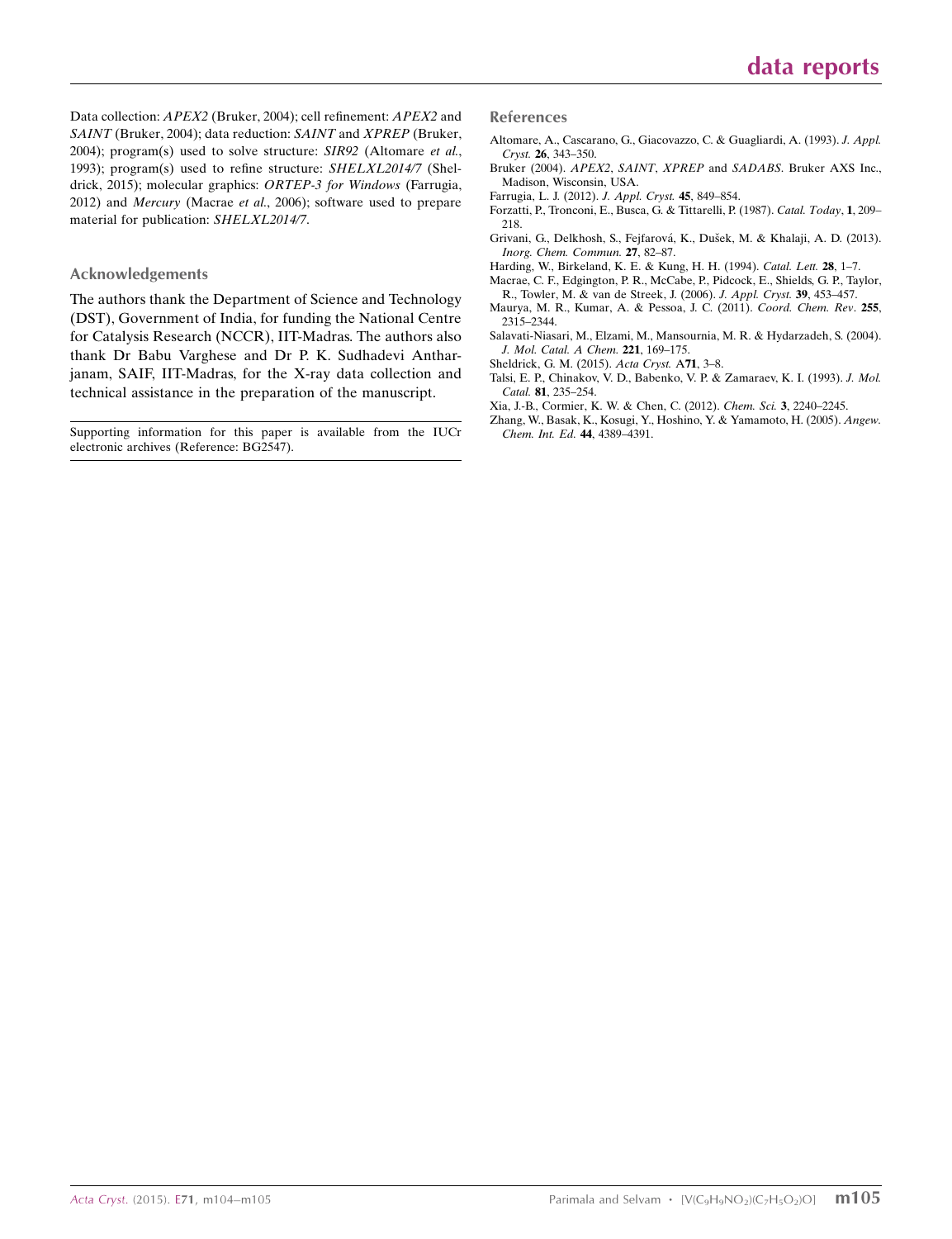# **supporting information**

*Acta Cryst.* (2015). E**71**, m104–m105 [https://doi.org/10.1107/S2056989015006477]

**Crystal structure of (2-formylphenolato-***κ***<sup>2</sup>** *O***,***O***′)oxido(2-{[(2-oxidoethyl)imino] methyl}phenolato-***κ***<sup>3</sup>** *O***,***N***,***O***′)vanadium(V)**

# **Sowmianarayanan Parimala and Parasuraman Selvam**

# **S1. Introduction**

Vanadyl complexes are good catalysts for oxidation of organic compounds as they have the ability to transfer an oxygen atom for epoxidation and C—H oxidation reactions by hydrogen peroxide and tertiary butyl hydroperoxide. In the presence of peroxides they are readily converted into oxoperoxovanadium(V) complexes or alkylhydroperoxideVanadium(V) complex.

# **S2. Experimental**

# **S2.1. Synthesis and crystallization**

The title complex was synthesized by the reaction of Vanadylsulphate ( 4.52g, 0.025mol) in 20ml of methanol with 2 formylphenol ( 5.24ml, 0.05mol) in 20ml of methanol and the mixture was refluxed for 1 hr. To the above mixture, 10ml of methanol containing 2-aminoethanol (1.5ml, 0.025mol) was added and the reflux was continued for 6 hr. The resulting dark brown crystalline solid was filtered, washed quickly with cold methanol and recrystallized from methanol to get pure blackish brown crystals.

# **S2.2. Refinement**

All the hydrogen atoms in the molecule were identified from the difference electron density map, further idealized and treated as riding with a distance  $d(C-H)=0.93\text{\AA}$  (for aromatic C—H) and  $d(C-H)=0.97$  for  $(CH_2)$ respectively. In all cases  $Uiso(H)=1.2Ueq.$ 

The 2-formylphenyl moeity is disordered over two sites, with site occupancies 0.55:0.452 (2). C—C and C—O bond distances in the disordered moieties were restrained using similarity restraints (SAME command in SHELXL2014), while continuity restraints were applied to the anisotropic displacement parameters Uij for all atoms (RIGU command in SHELXL2014).

# **S3. Results and discussion**

Crystal data, data collection and structure refinement details for the title compound  $C_{16}H_{14}NO_5V$  (I) are summarized in Table 1, while bond distances are summarized in Table 2. An ORTEP diagram of the molecule with 30% probability displacement factors is shown in Figure 1.

The molecule consists of a vanadyl moiety with (O,O′) **2-formylphenol and (O,N,O′) ((2-hydroxyethylimino)methyl) phenol ligands** bound to vanadium and defining a distorted octahedral geometry around the cation. The (2-formylphenol) group is disordered over two sites with occupancies of 55:45 (2). The basal plane of the (distorted) vanadium octahedral environment is defined by phenoxide oxygens O1 (C1—C6) and O3 (C11—C16), the imino N1 and the iminoalcoholic O2. The vanadyl oxygen O5 (which subtends the shortest V—O bond, see Table 2) occupies one of the apical positions;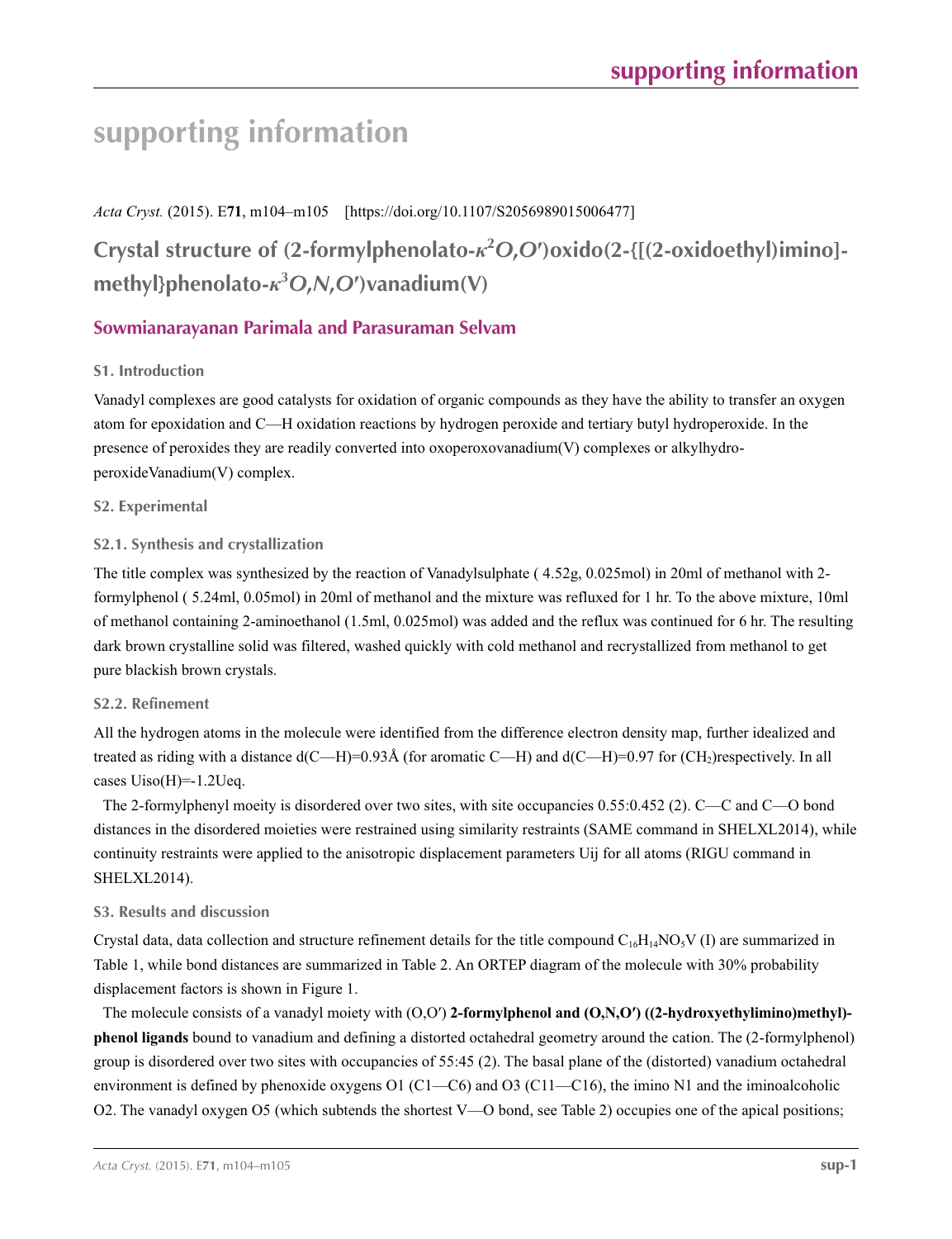this axial oxygen atom is suitable for the formation of a cyclic V—O—O intermediate which is an important step in the mechanism of peroxidative oxidation of organic compounds. The remaining axial bond is provided by O4 from the formyl group belonging to the phenyl ring C11—C16, and which displays the longest V—O distance in the molecule. The planes of the two phenyl rings are almost perpendicular to each other, subtending an interplanar angle of 84.1 (2)*<sup>ο</sup>*. between major parts.

The crystal structure is stabilized by some weak C—H···O and C—H···*π* contacts presented in Table 3.



# **Figure 1**

Molecular structure of the title compound with atom labelling. Displacement ellipsoids are drawn at 30% probability level. (The minor component of the disordered 2-formylphenol moiety is not shown).

**(2-formylphenolato-***κ***<sup>2</sup>** *O***,***O***′)oxido(2-{[(2-oxidoethyl)imino]methyl}phenolato-***κ***<sup>3</sup>** *O***,***N***,***O***′)vanadium(V)** 

| Crystal data                                                                                        |                                                          |                              |
|-----------------------------------------------------------------------------------------------------|----------------------------------------------------------|------------------------------|
| [V(C <sub>9</sub> H <sub>9</sub> NO <sub>2</sub> )(C <sub>7</sub> H <sub>5</sub> O <sub>2</sub> )O] | $F(000) = 720$                                           |                              |
| $M_r = 351.22$                                                                                      | $D_x = 1.567$ Mg m <sup>-3</sup>                         |                              |
| Monoclinic, $P_{21}/c$                                                                              | Mo $K\alpha$ radiation, $\lambda = 0.71073$ Å            |                              |
| $a = 6.6915$ (2) Å                                                                                  | Cell parameters from 7573 reflections                    |                              |
| $b = 7.6542$ (4) Å                                                                                  | $\theta = 2.8-29.9^\circ$                                |                              |
| $c = 29.1847$ (9) Å                                                                                 | $H = 0.69$ mm <sup>-1</sup>                              |                              |
| $\beta = 95.126$ (3) <sup>°</sup>                                                                   | $H = 0.69$ mm <sup>-1</sup>                              |                              |
| $F = 293$ K                                                                                         | Blocks, black                                            |                              |
| $Z = 4$                                                                                             | $0.25 \times 0.25 \times 0.20$ mm                        |                              |
| Data collection                                                                                     | Bruker Kappa APpa APEXII CCD                             | 3249 independent reflections |
| diffractions difference                                                                             | 2918 reflections with $I > 2\sigma(I)$                   |                              |
| radiation source: fine-focus sealed tube                                                            | $R_{int} = 0.025$                                        |                              |
| $\omega$ and $\phi$ scan                                                                            | $\theta_{max} = 27.0^\circ$ , $\theta_{min} = 2.8^\circ$ |                              |
| Absorption correction: multi-scan                                                                   | $h = -8 \rightarrow 8$                                   |                              |
| $(SADABS, Bruker, 2004)$                                                                            |                                                          |                              |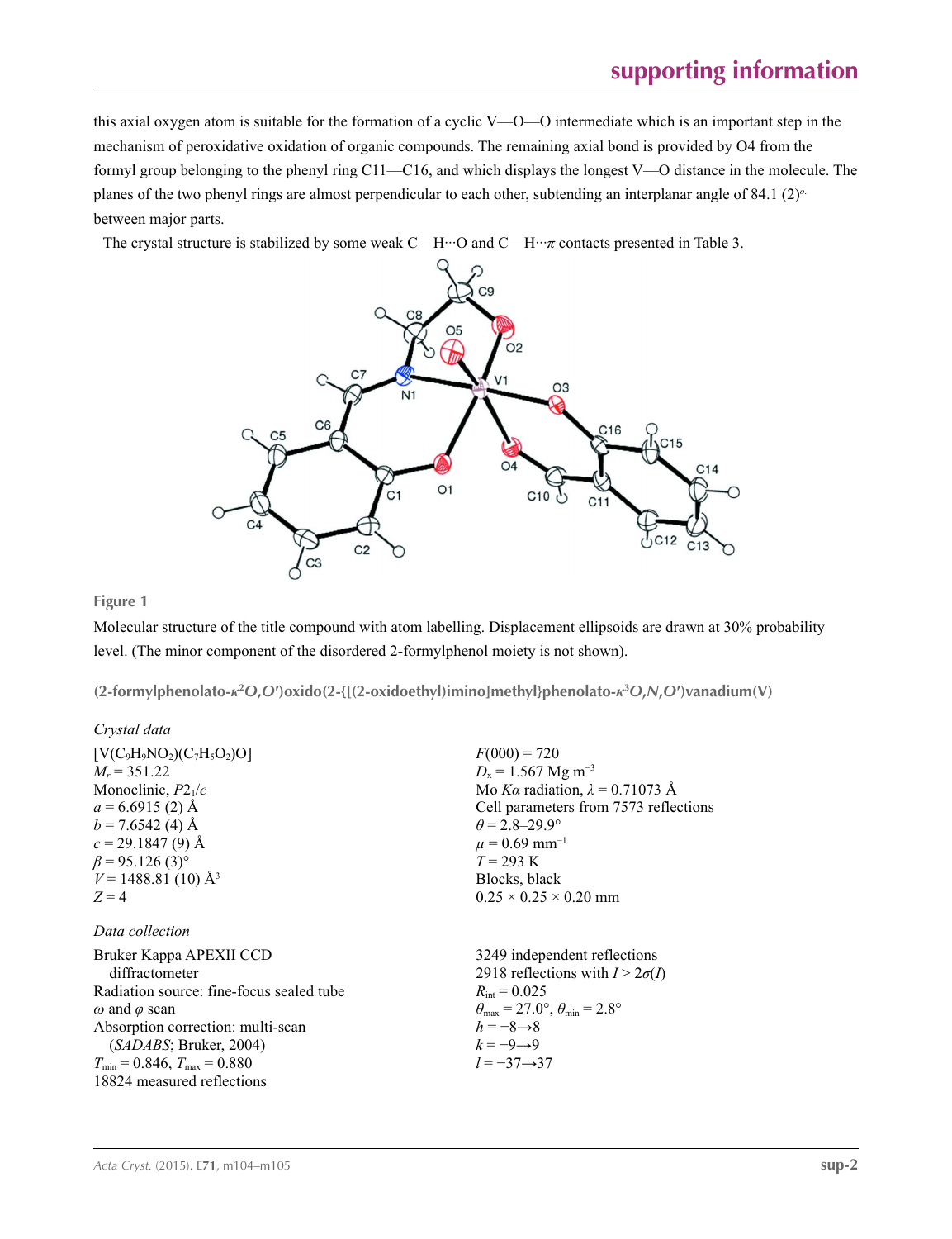# *Refinement*

| Refinement on $F^2$             | Hydrogen site location: inferred from             |
|---------------------------------|---------------------------------------------------|
| Least-squares matrix: full      | neighbouring sites                                |
| $R[F^2 > 2\sigma(F^2)] = 0.044$ | H-atom parameters constrained                     |
| $wR(F^2) = 0.102$               | $w = 1/[\sigma^2(F_0^2) + (0.0298P)^2 + 1.478P]$  |
| $S = 1.22$                      | where $P = (F_o^2 + 2F_c^2)/3$                    |
| 3249 reflections                | $(\Delta/\sigma)_{\text{max}} = 0.001$            |
| 290 parameters                  | $\Delta\rho_{\text{max}} = 0.29 \text{ e A}^{-3}$ |
| 143 restraints                  | $\Delta\rho_{\rm min} = -0.35$ e Å <sup>-3</sup>  |
|                                 |                                                   |

# *Special details*

**Geometry**. All e.s.d.'s (except the e.s.d. in the dihedral angle between two l.s. planes) are estimated using the full covariance matrix. The cell e.s.d.'s are taken into account individually in the estimation of e.s.d.'s in distances, angles and torsion angles; correlations between e.s.d.'s in cell parameters are only used when they are defined by crystal symmetry. An approximate (isotropic) treatment of cell e.s.d.'s is used for estimating e.s.d.'s involving l.s. planes.

|                  | $\boldsymbol{\mathcal{X}}$ | $\mathcal{Y}$ | Z           | $U_{\rm iso}$ */ $U_{\rm eq}$ | Occ. (2) |
|------------------|----------------------------|---------------|-------------|-------------------------------|----------|
| V <sub>1</sub>   | 0.26635(5)                 | 0.25635(6)    | 0.12647(2)  | 0.02941(13)                   |          |
| N1               | 0.5270(3)                  | 0.2221(3)     | 0.17101(7)  | 0.0309(4)                     |          |
| O <sub>1</sub>   | 0.1761(2)                  | 0.3678(2)     | 0.17886(5)  | 0.0335(4)                     |          |
| O2               | 0.4526(3)                  | 0.2057(3)     | 0.08602(6)  | 0.0441(5)                     |          |
| O <sub>5</sub>   | 0.1870(3)                  | 0.0660(3)     | 0.13678(7)  | 0.0430(4)                     |          |
| C1               | 0.1947(3)                  | 0.3159(3)     | 0.22234(8)  | 0.0283(5)                     |          |
| C <sub>2</sub>   | 0.0450(4)                  | 0.3559(3)     | 0.25122(9)  | 0.0353(5)                     |          |
| H2               | $-0.0677$                  | 0.4184        | 0.2398      | $0.042*$                      |          |
| C <sub>3</sub>   | 0.0638(4)                  | 0.3033(4)     | 0.29651(9)  | 0.0430(6)                     |          |
| H <sub>3</sub>   | $-0.0391$                  | 0.3274        | 0.3150      | $0.052*$                      |          |
| C <sub>4</sub>   | 0.2328(5)                  | 0.2150(4)     | 0.31514(9)  | 0.0450(7)                     |          |
| H <sub>4</sub>   | 0.2430                     | 0.1793        | 0.3457      | $0.054*$                      |          |
| C <sub>5</sub>   | 0.3843(4)                  | 0.1810(4)     | 0.28796(9)  | 0.0392(6)                     |          |
| H <sub>5</sub>   | 0.5002                     | 0.1259        | 0.3006      | $0.047*$                      |          |
| C6               | 0.3684(3)                  | 0.2278(3)     | 0.24135(8)  | 0.0315(5)                     |          |
| C7               | 0.5346(3)                  | 0.1987(3)     | 0.21439(9)  | 0.0334(5)                     |          |
| H7               | 0.6550                     | 0.1606        | 0.2295      | $0.040*$                      |          |
| C8               | 0.7059(4)                  | 0.1994(4)     | 0.14621(10) | 0.0395(6)                     |          |
| H <sub>8</sub> A | 0.8031                     | 0.1246        | 0.1633      | $0.047*$                      |          |
| H8B              | 0.7682                     | 0.3111        | 0.1409      | $0.047*$                      |          |
| C9               | 0.6286(4)                  | 0.1157(4)     | 0.10163(10) | 0.0438(6)                     |          |
| H <sub>9</sub> A | 0.7273                     | 0.1248        | 0.0793      | $0.053*$                      |          |
| H9B              | 0.5998                     | $-0.0069$     | 0.1063      | $0.053*$                      |          |
| O <sub>3</sub>   | 0.0652(12)                 | 0.3279(8)     | 0.0824(4)   | 0.0280(19)                    | 0.55(2)  |
| <b>O4</b>        | 0.3721(14)                 | 0.5368(8)     | 0.1196(5)   | 0.035(2)                      | 0.55(2)  |
| C10              | 0.2794(14)                 | 0.6543(7)     | 0.0990(4)   | 0.0368(19)                    | 0.55(2)  |
| H10              | 0.3396                     | 0.7639        | 0.1000      | $0.044*$                      | 0.55(2)  |
| C11              | 0.0863(13)                 | 0.6404(7)     | 0.0732(3)   | 0.0310(16)                    | 0.55(2)  |
| C12              | 0.0013(15)                 | 0.7914(8)     | 0.0525(3)   | 0.043(2)                      | 0.55(2)  |
| H12              | 0.0660                     | 0.8983        | 0.0572      | $0.052*$                      | 0.55(2)  |

*Fractional atomic coordinates and isotropic or equivalent isotropic displacement parameters (Å<sup>2</sup>)*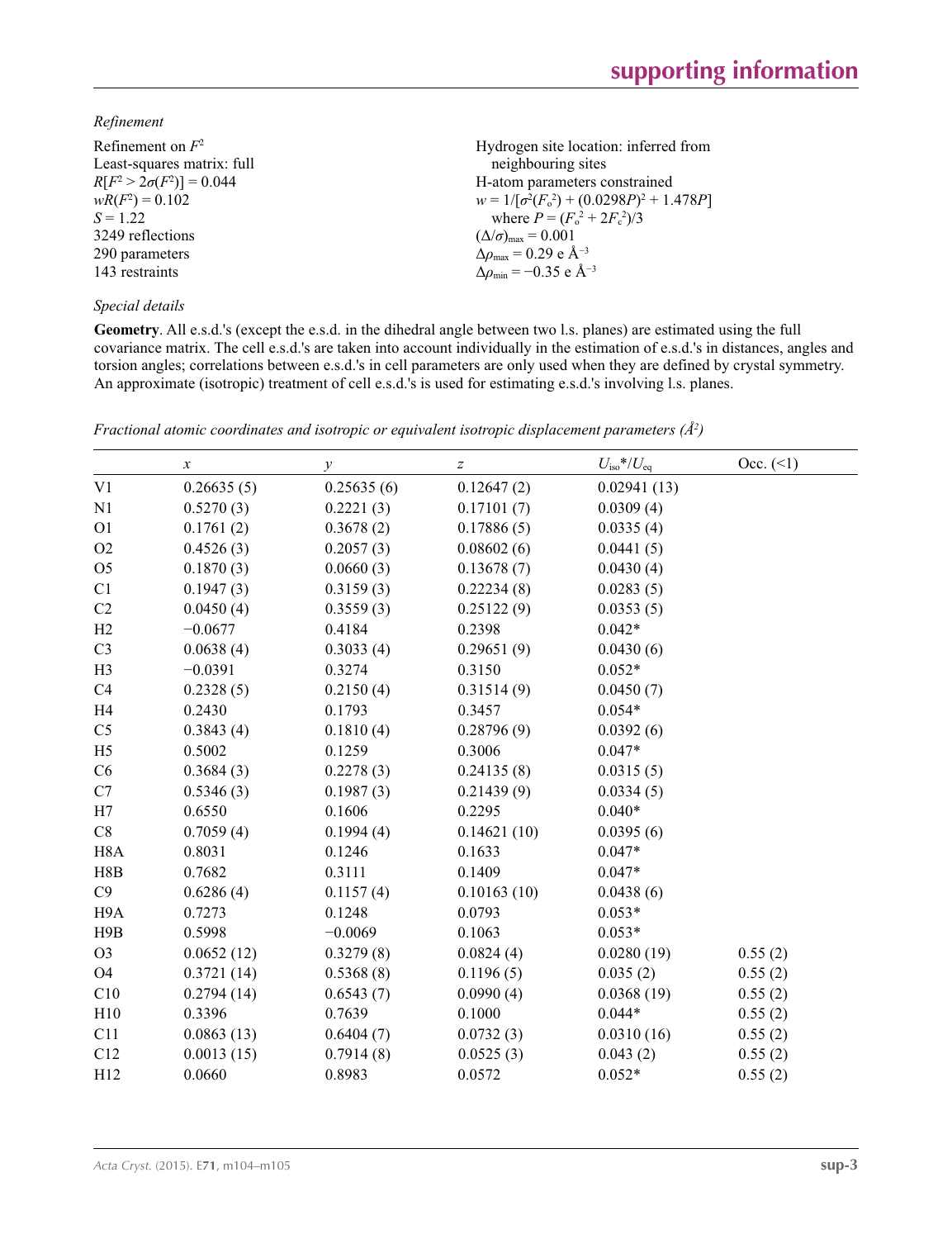| C13             | $-0.1765(14)$ | 0.7829(11) | 0.0252(3) | 0.044(2)   | 0.55(2) |  |
|-----------------|---------------|------------|-----------|------------|---------|--|
| H13             | $-0.2320$     | 0.8833     | 0.0114    | $0.053*$   | 0.55(2) |  |
| C <sub>14</sub> | $-0.2714(11)$ | 0.6253(12) | 0.0186(3) | 0.0386(18) | 0.55(2) |  |
| H <sub>14</sub> | $-0.3922$     | 0.6200     | 0.0002    | $0.046*$   | 0.55(2) |  |
| C15             | $-0.1924(9)$  | 0.4741(11) | 0.0386(3) | 0.0338(17) | 0.55(2) |  |
| H15             | $-0.2611$     | 0.3690     | 0.0340    | $0.041*$   | 0.55(2) |  |
| C16             | $-0.0087(11)$ | 0.4785(8)  | 0.0657(4) | 0.0262(16) | 0.55(2) |  |
| O3'             | 0.0547(14)    | 0.3519(9)  | 0.0891(5) | 0.028(2)   | 0.45(2) |  |
| O4'             | 0.4058(16)    | 0.5227(10) | 0.1170(6) | 0.039(3)   | 0.45(2) |  |
| C10'            | 0.3244(16)    | 0.6488(8)  | 0.0978(5) | 0.041(3)   | 0.45(2) |  |
| H10'            | 0.3946        | 0.7538     | 0.1001    | $0.050*$   | 0.45(2) |  |
| C11'            | 0.1309(15)    | 0.6516(8)  | 0.0720(5) | 0.037(2)   | 0.45(2) |  |
| C12'            | 0.0638(18)    | 0.8090(8)  | 0.0514(4) | 0.043(2)   | 0.45(2) |  |
| H12'            | 0.1444        | 0.9080     | 0.0547    | $0.052*$   | 0.45(2) |  |
| C13'            | $-0.1199(18)$ | 0.8183(11) | 0.0266(4) | 0.045(2)   | 0.45(2) |  |
| H13'            | $-0.1619$     | 0.9218     | 0.0121    | $0.054*$   | 0.45(2) |  |
| C14'            | $-0.2409(14)$ | 0.6738(14) | 0.0234(4) | 0.043(2)   | 0.45(2) |  |
| H14'            | $-0.3661$     | 0.6809     | 0.0069    | $0.052*$   | 0.45(2) |  |
| C15'            | $-0.1817(13)$ | 0.5178(13) | 0.0441(4) | 0.039(2)   | 0.45(2) |  |
| H15'            | $-0.2659$     | 0.4211     | 0.0410    | $0.047*$   | 0.45(2) |  |
| C16'            | 0.0050(13)    | 0.5050(10) | 0.0697(5) | 0.031(2)   | 0.45(2) |  |
|                 |               |            |           |            |         |  |

*Atomic displacement parameters (Å2 )*

|                | $U^{11}$   | $U^{22}$   | $U^{33}$   | $U^{12}$       | $U^{13}$      | $U^{23}$      |
|----------------|------------|------------|------------|----------------|---------------|---------------|
| V <sub>1</sub> | 0.0230(2)  | 0.0370(2)  | 0.0279(2)  | $-0.00340(17)$ | 0.00052(14)   | 0.00299(17)   |
| N1             | 0.0210(9)  | 0.0339(11) | 0.0381(11) | 0.0003(8)      | 0.0031(8)     | 0.0045(9)     |
| O <sub>1</sub> | 0.0282(8)  | 0.0432(10) | 0.0289(8)  | 0.0098(7)      | 0.0016(6)     | 0.0045(7)     |
| O <sub>2</sub> | 0.0359(9)  | 0.0629(13) | 0.0347(9)  | 0.0014(9)      | 0.0096(8)     | $-0.0020(9)$  |
| O <sub>5</sub> | 0.0384(10) | 0.0422(11) | 0.0479(11) | $-0.0069(8)$   | 0.0020(8)     | 0.0045(9)     |
| C1             | 0.0277(11) | 0.0292(11) | 0.0275(11) | $-0.0026(9)$   | $-0.0002(9)$  | $-0.0030(9)$  |
| C2             | 0.0324(13) | 0.0342(13) | 0.0398(13) | 0.0035(10)     | 0.0056(10)    | $-0.0041(11)$ |
| C <sub>3</sub> | 0.0520(16) | 0.0416(15) | 0.0376(14) | $-0.0031(13)$  | 0.0153(12)    | $-0.0097(12)$ |
| C4             | 0.0621(18) | 0.0452(16) | 0.0273(12) | $-0.0051(14)$  | 0.0025(12)    | $-0.0001(11)$ |
| C <sub>5</sub> | 0.0418(14) | 0.0405(14) | 0.0336(13) | 0.0004(12)     | $-0.0058(11)$ | 0.0037(11)    |
| C6             | 0.0299(11) | 0.0329(13) | 0.0306(12) | $-0.0031(10)$  | $-0.0024(9)$  | 0.0016(10)    |
| C7             | 0.0226(11) | 0.0355(13) | 0.0407(13) | 0.0017(9)      | $-0.0057(9)$  | 0.0059(11)    |
| C8             | 0.0230(11) | 0.0460(15) | 0.0508(16) | 0.0018(11)     | 0.0102(10)    | 0.0048(12)    |
| C9             | 0.0386(14) | 0.0441(15) | 0.0513(16) | 0.0002(12)     | 0.0186(12)    | $-0.0007(13)$ |
| O <sub>3</sub> | 0.030(3)   | 0.036(2)   | 0.017(3)   | $-0.0034(18)$  | $-0.002(2)$   | $-0.002(2)$   |
| O <sub>4</sub> | 0.026(3)   | 0.040(3)   | 0.036(3)   | $-0.007(2)$    | $-0.003(3)$   | $-0.002(2)$   |
| C10            | 0.034(3)   | 0.038(3)   | 0.037(3)   | $-0.0057(17)$  | $-0.005(3)$   | $-0.004(2)$   |
| C11            | 0.031(3)   | 0.037(2)   | 0.024(3)   | $-0.0048(15)$  | 0.000(2)      | $-0.0031(16)$ |
| C12            | 0.042(4)   | 0.036(3)   | 0.048(3)   | $-0.007(2)$    | $-0.013(3)$   | 0.000(2)      |
| C13            | 0.041(4)   | 0.038(3)   | 0.048(3)   | $-0.004(2)$    | $-0.014(3)$   | 0.000(2)      |
| C14            | 0.040(3)   | 0.040(3)   | 0.033(3)   | $-0.005(2)$    | $-0.012(2)$   | 0.000(2)      |
| C15            | 0.032(2)   | 0.039(3)   | 0.028(3)   | $-0.0076(19)$  | $-0.0067(19)$ | 0.001(3)      |
| C16            | 0.028(2)   | 0.035(2)   | 0.015(3)   | $-0.0042(15)$  | 0.0015(18)    | $-0.0029(19)$ |
|                |            |            |            |                |               |               |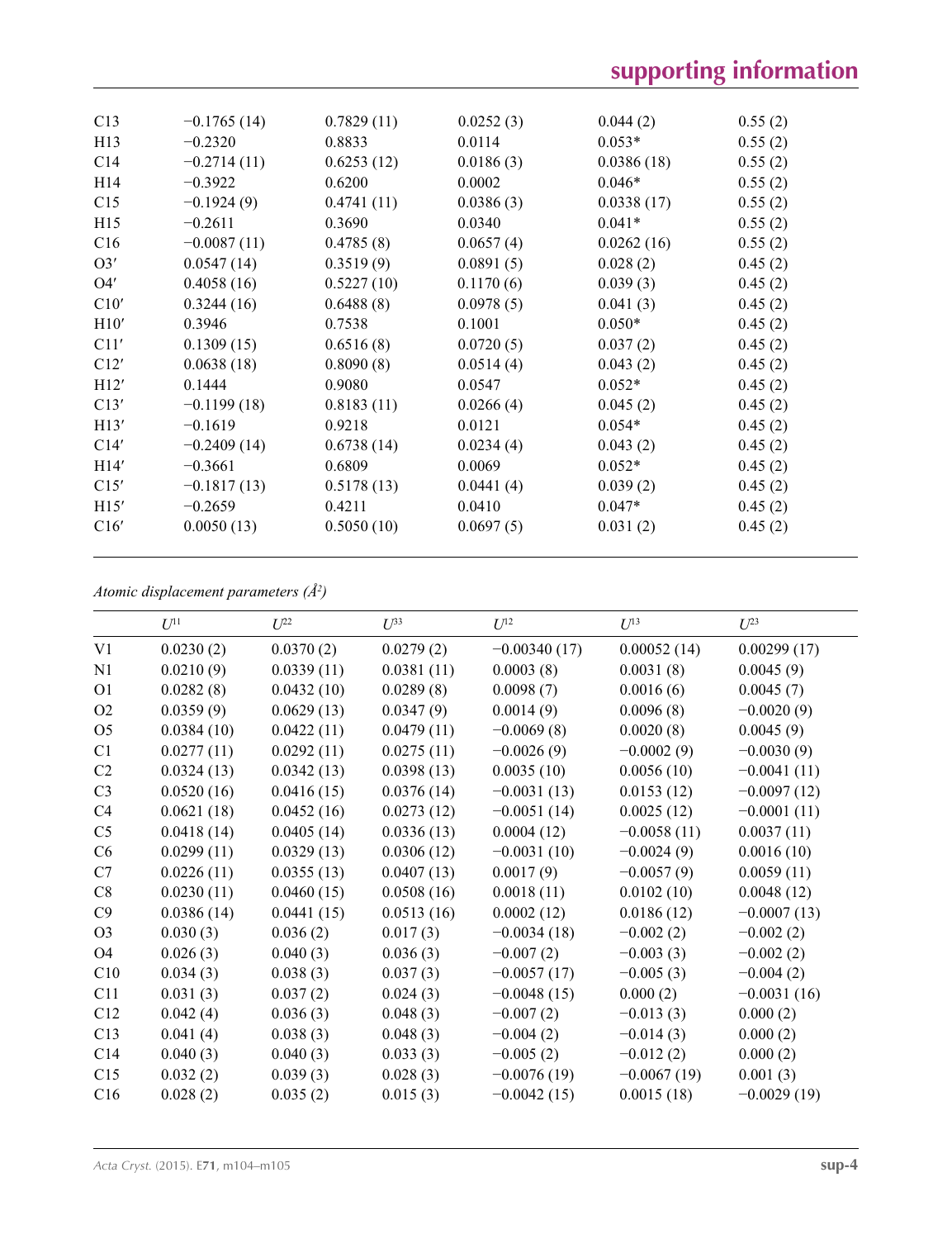# **supporting information**

| O3'  | 0.026(3) | 0.035(3) | 0.022(4) | $-0.005(2)$   | 0.001(2)    | $-0.002(3)$ |  |
|------|----------|----------|----------|---------------|-------------|-------------|--|
| O4'  | 0.029(4) | 0.048(4) | 0.039(4) | $-0.009(3)$   | 0.005(3)    | 0.003(3)    |  |
| C10' | 0.037(4) | 0.045(4) | 0.041(4) | $-0.011(2)$   | $-0.001(3)$ | 0.000(3)    |  |
| C11' | 0.038(3) | 0.039(3) | 0.034(4) | $-0.008(2)$   | 0.003(3)    | $-0.002(2)$ |  |
| C12' | 0.048(4) | 0.038(3) | 0.042(4) | $-0.009(2)$   | $-0.005(4)$ | $-0.001(3)$ |  |
| C13' | 0.049(4) | 0.039(3) | 0.046(4) | $-0.008(3)$   | $-0.007(3)$ | $-0.004(3)$ |  |
| C14' | 0.040(4) | 0.039(3) | 0.048(5) | $-0.004(3)$   | $-0.013(3)$ | $-0.001(3)$ |  |
| C15' | 0.040(3) | 0.038(3) | 0.037(4) | $-0.003(2)$   | $-0.008(3)$ | $-0.004(3)$ |  |
| C16' | 0.034(3) | 0.037(3) | 0.020(4) | $-0.0031(19)$ | 0.001(2)    | $-0.001(3)$ |  |
|      |          |          |          |               |             |             |  |

*Geometric parameters (Å, º)*

| $V1 - 05$      | 1.5886(19) | $O3 - C16$      | 1.330(4) |
|----------------|------------|-----------------|----------|
| $V1 - 03$      | 1.859(3)   | $O4 - C10$      | 1.220(4) |
| $V1 - 02$      | 1.8333(18) | $C10 - C11$     | 1.439(5) |
| $V1 - 01$      | 1.8957(17) | $C10 - H10$     | 0.9300   |
| $V1 - O3'$     | 1.859(3)   | $C11 - C12$     | 1.402(4) |
| $V1 - N1$      | 2.0966(19) | $C11 - C16$     | 1.401(5) |
| $V1 - O4'$     | 2.269(4)   | $C12 - C13$     | 1.372(6) |
| $V1 - 04$      | 2.275(3)   | $C12 - H12$     | 0.9300   |
| $N1 - C7$      | 1.275(3)   | $C13-C14$       | 1.369(7) |
| $N1 - C8$      | 1.464(3)   | $C13 - H13$     | 0.9300   |
| $O1 - C1$      | 1.325(3)   | $C14 - C15$     | 1.379(5) |
| $O2-C9$        | 1.404(3)   | $C14 - H14$     | 0.9300   |
| $C1-C2$        | 1.400(3)   | $C15 - C16$     | 1.401(4) |
| $C1-C6$        | 1.413(3)   | $C15 - H15$     | 0.9300   |
| $C2-C3$        | 1.377(4)   | $O3'$ - $Cl6'$  | 1.330(4) |
| $C2-H2$        | 0.9300     | $O4'$ - $Cl0'$  | 1.220(4) |
| $C3-C4$        | 1.386(4)   | $C10'$ - $C11'$ | 1.439(5) |
| $C3-H3$        | 0.9300     | $C10'$ -H10'    | 0.9300   |
| $C4 - C5$      | 1.367(4)   | $C11'$ - $C12'$ | 1.402(4) |
| $C4 - H4$      | 0.9300     | $C11'$ - $C16'$ | 1.401(5) |
| $C5-C6$        | 1.401(3)   | $C12'$ - $C13'$ | 1.372(6) |
| $C5 - H5$      | 0.9300     | $C12'$ -H12'    | 0.9300   |
| $C6-C7$        | 1.436(3)   | $C13'$ - $C14'$ | 1.369(7) |
| $C7 - H7$      | 0.9300     | $C13'$ -H13'    | 0.9300   |
| $C8-C9$        | 1.500(4)   | $C14'$ - $C15'$ | 1.380(5) |
| $C8 - H8A$     | 0.9700     | $C14'$ -H14'    | 0.9300   |
| $C8 - H8B$     | 0.9700     | $C15'$ - $C16'$ | 1.402(4) |
| $C9 - H9A$     | 0.9700     | $C15'$ -H15'    | 0.9300   |
| $C9 - H9B$     | 0.9700     |                 |          |
|                |            |                 |          |
| $O5 - V1 - O3$ | 99.65 (14) | $C9-C8-H8B$     | 110.9    |
| $O5 - V1 - O2$ | 100.72(10) | H8A-C8-H8B      | 108.9    |
| $O3 - V1 - O2$ | 96.2(5)    | $O2-C9-C8$      | 106.6(2) |
| $O5 - V1 - O1$ | 97.12(9)   | $O2-C9$ -H9A    | 110.4    |
| $O3 - V1 - O1$ | 99.3(5)    | $C8-C9-H9A$     | 110.4    |
| $O2 - V1 - O1$ | 153.94(8)  | $O2-C9$ -H9B    | 110.4    |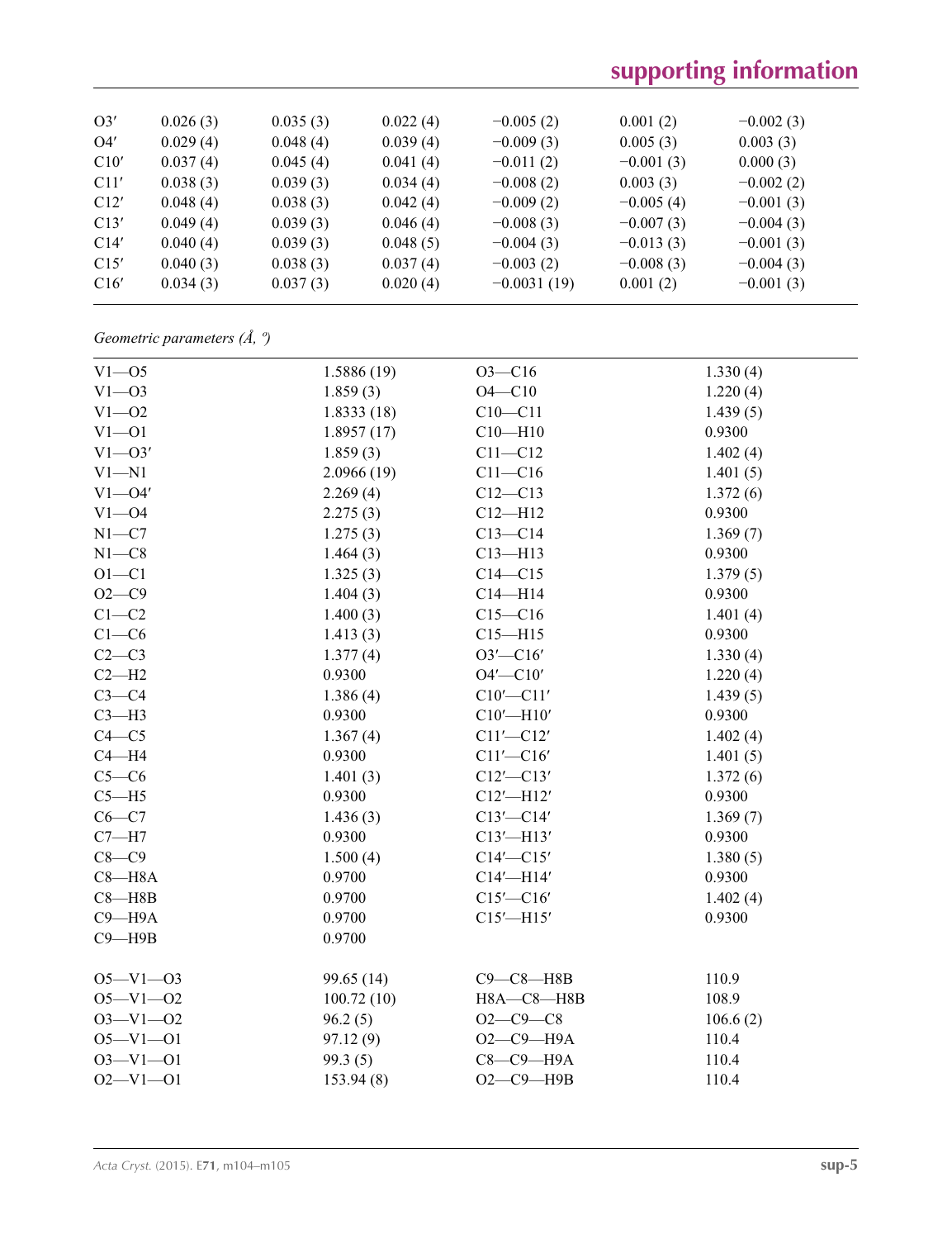| $O5 - V1 - O3'$  | 102.82(18) | $C8-C9$ —H9B             | 110.4    |
|------------------|------------|--------------------------|----------|
| $O2 - V1 - O3'$  | 103.4(6)   | Н9А-С9-Н9В               | 108.6    |
| $O1 - V1 - O3'$  | 90.9(6)    | $C16 - 03 - V1$          | 137.1(4) |
| $O5 - V1 - N1$   | 92.39(9)   | $C10 - 04 - V1$          | 126.2(3) |
| $O3 - V1 - N1$   | 167.5(2)   | $O4 - C10 - C11$         | 126.6(3) |
| $O2 - V1 - N1$   | 78.28(8)   | $O4 - C10 - H10$         | 116.7    |
| $O1 - VI - NI$   | 82.15(7)   | $C11 - C10 - H10$        | 116.7    |
| $O3'$ -V1-N1     | 164.0(2)   | $C12-C11-C16$            | 120.1(4) |
| $O5 - V1 - O4'$  | 174.29(18) | $C12 - C11 - C10$        | 118.4(4) |
| $O2 - VI - O4'$  | 78.5(5)    | $C16 - C11 - C10$        | 121.4(3) |
| $O1 - V1 - O4'$  | 81.8(5)    | $C13 - C12 - C11$        | 120.5(4) |
| $O3'$ -V1- $O4'$ | 82.83 (15) | $C13 - C12 - H12$        | 119.7    |
| $N1 - V1 - 04'$  | 81.91 (16) | $C11 - C12 - H12$        | 119.7    |
| $O5 - V1 - O4$   | 173.8(4)   | $C12-C13-C14$            | 119.4(4) |
| $O3 - V1 - O4$   | 82.66 (13) | $C12-C13-H13$            | 120.3    |
| $O2 - V1 - O4$   | 84.7(4)    | $C14 - C13 - H13$        | 120.3    |
| $O1 - V1 - O4$   | 76.8(4)    | $C13 - C14 - C15$        | 121.6(4) |
| $N1 - V1 - 04$   | 85.69 (13) | $C13 - C14 - H14$        | 119.2    |
| $C7 - N1 - C8$   | 120.8(2)   | $C15 - C14 - H14$        | 119.2    |
| $C7 - N1 - V1$   | 126.16(16) | $C14 - C15 - C16$        | 120.1(4) |
| $C8 - N1 - V1$   | 112.34(16) | $C14 - C15 - H15$        | 119.9    |
| $C1 - 01 - V1$   | 128.93(15) | $C16 - C15 - H15$        | 119.9    |
| $C9 - 02 - V1$   | 119.57(16) | $O3-C16-C15$             | 117.7(4) |
| $O1 - C1 - C2$   | 120.0(2)   | $O3 - C16 - C11$         | 124.1(3) |
| $O1 - C1 - C6$   | 121.5(2)   | $C15-C16-C11$            | 118.2(3) |
| $C2-C1-C6$       | 118.4(2)   | $C16'$ — $O3'$ —V1       | 138.1(2) |
| $C3-C2-C1$       | 120.4(2)   | $C10'$ — $O4'$ — $V1$    | 126.5(3) |
| $C3-C2-H2$       | 119.8      | $O4'$ - $Cl0'$ - $Cl1'$  | 126.6(3) |
| $C1-C2-H2$       | 119.8      | $O4'$ - $Cl0'$ - $H10'$  | 116.7    |
| $C2-C3-C4$       | 121.3(3)   | $Cl1'$ - $Cl0'$ - $H10'$ | 116.7    |
| $C2-C3-H3$       | 119.3      | $C12'$ - $C11'$ - $C16'$ | 120.0(4) |
| $C4-C3-H3$       | 119.3      | $C12' - C11' - C10'$     | 118.4(4) |
| $C5-C4-C3$       | 119.1(2)   | $C16'$ - $C11'$ - $C10'$ | 121.4(3) |
| $C5-C4-H4$       | 120.4      | $C13'$ - $C12'$ - $C11'$ | 120.5(4) |
| $C3-C4-H4$       | 120.4      | $C13' - C12' - H12'$     | 119.7    |
| $C4-C5-C6$       | 121.2(2)   | $C11'$ - $C12'$ - $H12'$ | 119.7    |
| $C4-C5-H5$       | 119.4      | $C12'$ - $C13'$ - $C14'$ | 119.4(4) |
| $C6-C5-H5$       | 119.4      | $C12' - C13' - H13'$     | 120.3    |
| $C5-C6-C1$       | 119.5(2)   | $C14'$ - $C13'$ - $H13'$ | 120.3    |
| $C5 - C6 - C7$   | 119.8(2)   | $C13'$ - $C14'$ - $C15'$ | 121.6(4) |
| $C1-C6-C7$       | 120.6(2)   | $C13'$ - $C14'$ - $H14'$ | 119.2    |
| $N1-C7-C6$       | 123.9(2)   | C15'-C14'-H14'           | 119.2    |
| $N1-C7-H7$       | 118.0      | $C14'$ - $C15'$ - $C16'$ | 120.1(4) |
| $C6-C7-H7$       | 118.0      | $C14'$ - $C15'$ - $H15'$ | 119.9    |
| $N1 - C8 - C9$   | 104.2(2)   | $C16'$ - $C15'$ - $H15'$ | 119.9    |
| $N1-C8-H8A$      | 110.9      | $O3'$ - $Cl6'$ - $Cl5'$  | 117.7(4) |
| $C9-C8-H8A$      | 110.9      | $O3'$ - $Cl6'$ - $Cl1'$  | 124.0(3) |
| $N1-C8 - H8B$    | 110.9      | $C15'$ - $C16'$ - $C11'$ | 118.2(3) |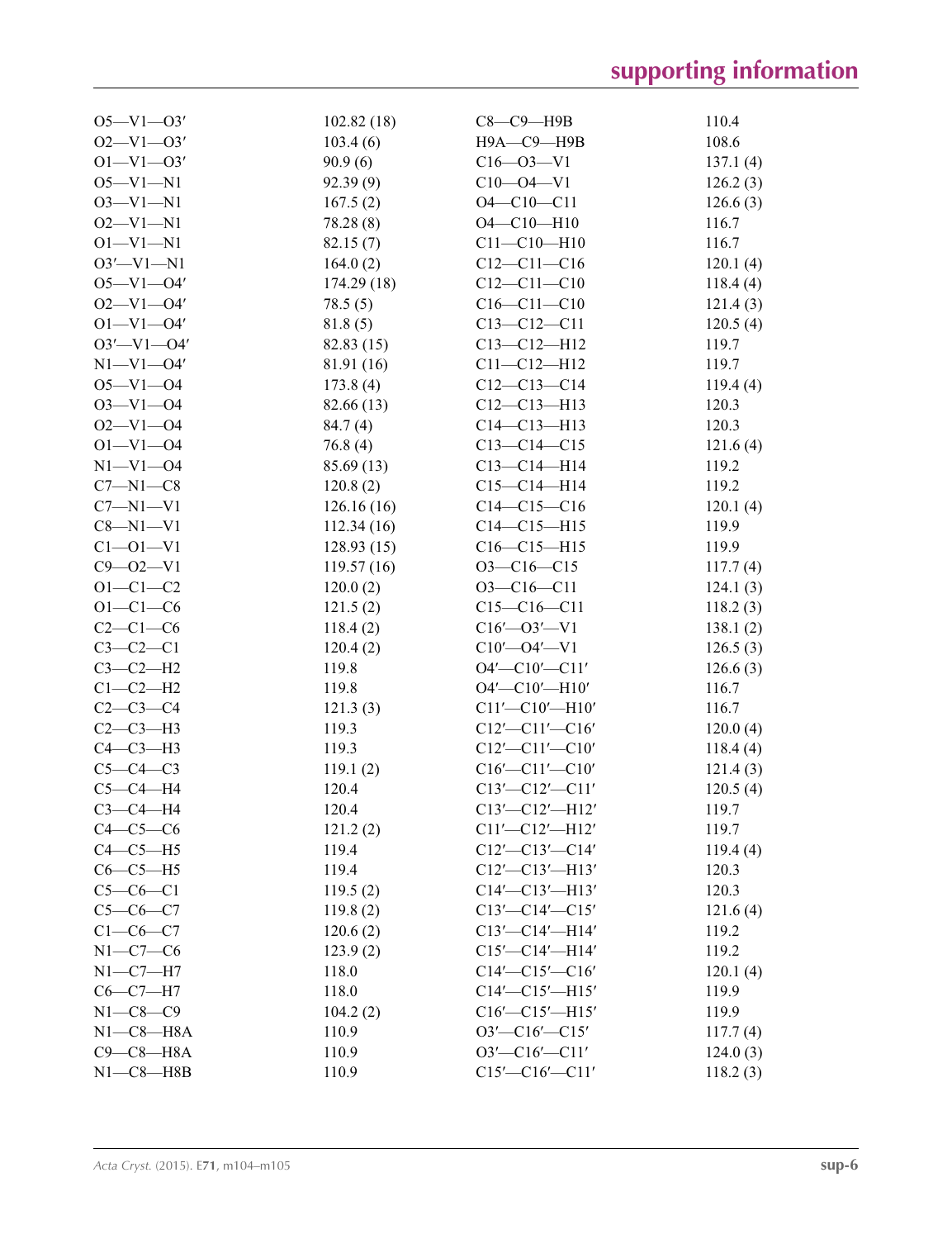| $O5 - V1 - O1 - C1$  | 46.7(2)       | $O4 - V1 - O3 - C16$              | $-16.3(14)$  |
|----------------------|---------------|-----------------------------------|--------------|
| $O3 - V1 - O1 - C1$  | 147.7(2)      | $V1 - 04 - C10 - C11$             | $-2.3(18)$   |
| $O2 - V1 - O1 - C1$  | $-86.3(3)$    | $O4 - C10 - C11 - C12$            | 178.8(12)    |
| $O3'$ -V1 -O1 - C1   | 149.7(3)      | $O4 - C10 - C11 - C16$            | $-6.3(16)$   |
| $N1 - V1 - 01 - C1$  | $-44.75(19)$  | $C16-C11-C12-C13$                 | 1.0(14)      |
| $O4'$ -V1 -O1 - C1   | $-127.6(2)$   | $C10-C11-C12-C13$                 | 176.0(8)     |
| $O4 - V1 - O1 - C1$  | $-132.1(2)$   | $C11 - C12 - C13 - C14$           | 0.4(12)      |
| $O5 - V1 - O2 - C9$  | $-68.2(2)$    | $C12-C13-C14-C15$                 | $-0.2(12)$   |
| $O3 - V1 - O2 - C9$  | $-169.3(2)$   | $C13-C14-C15-C16$                 | $-1.3(13)$   |
| $O1 - V1 - O2 - C9$  | 64.2(3)       | $V1 - 03 - C16 - C15$             | $-166.8(12)$ |
| $O3' - V1 - O2 - C9$ | $-174.3(3)$   | $V1 - 03 - C16 - C11$             | 14(2)        |
| $N1 - V1 - 02 - C9$  | 22.07 (19)    | $C14-C15-C16-03$                  | $-177.1(11)$ |
| $O4' - V1 - O2 - C9$ | 106.1(3)      | $C14-C15-C16-C11$                 | 2.5(13)      |
| $O4 - V1 - O2 - C9$  | 108.7(2)      | $C12-C11-C16-03$                  | 177.2(12)    |
| $V1 - 01 - C1 - C2$  | $-147.23(18)$ | $C10-C11-C16-03$                  | 2.3(15)      |
| $V1 - 01 - C1 - C6$  | 36.1(3)       | $C12-C11-C16-C15$                 | $-2.4(13)$   |
| $O1 - C1 - C2 - C3$  | $-179.7(2)$   | $C10-C11-C16-C15$                 | $-177.2(9)$  |
| $C6 - C1 - C2 - C3$  | $-2.9(4)$     | $O5 - V1 - O3' - C16'$            | 174.4(17)    |
| $C1 - C2 - C3 - C4$  | 2.1(4)        | $O2 - V1 - O3' - C16'$            | $-81.1(18)$  |
| $C2 - C3 - C4 - C5$  | 0.6(4)        | $O1 - V1 - O3' - C16'$            | 76.9 (18)    |
| $C3 - C4 - C5 - C6$  | $-2.5(4)$     | $N1 - V1 - 03' - C16'$            | 13(4)        |
| $C4 - C5 - C6 - C1$  | 1.7(4)        | $O4'$ —V1—O3 $'$ —C16'            | $-4.7(17)$   |
| $C4 - C5 - C6 - C7$  | 176.7(3)      | $V1 - O4' - C10' - C11'$          | $-8(2)$      |
| $O1 - C1 - C6 - C5$  | 177.7(2)      | O4'-C10'-C11'-C12'                | $-178.7(16)$ |
| $C2 - C1 - C6 - C5$  | 1.0(4)        | O4'-C10'-C11'-C16'                | 6(2)         |
| $O1 - C1 - C6 - C7$  | 2.8(4)        | $C16'$ - $C11'$ - $C12'$ - $C13'$ | $-4.1(17)$   |
| $C2 - C1 - C6 - C7$  | $-173.9(2)$   | $C10'$ - $C11'$ - $C12'$ - $C13'$ | $-179.8(10)$ |
| $C8 - N1 - C7 - C6$  | 176.5(2)      | $C11'$ - $C12'$ - $C13'$ - $C14'$ | 2.4(15)      |
| $V1 - N1 - C7 - C6$  | $-13.5(4)$    | $C12'$ - $C13'$ - $C14'$ - $C15'$ | $-0.8(14)$   |
| $C5-C6-C7-N1$        | 173.2(2)      | $C13'$ — $C14'$ — $C15'$ — $C16'$ | 1.0(16)      |
| $C1 - C6 - C7 - N1$  | $-11.9(4)$    | $V1 - 03' - C16' - C15'$          | $-178.2(15)$ |
| $C7 - N1 - C8 - C9$  | 141.9(2)      | $V1 - 03' - C16' - C11'$          | 4(2)         |
| $V1 - N1 - C8 - C9$  | $-29.4(2)$    | $C14'$ - $C15'$ - $C16'$ - $O3'$  | 179.8(13)    |
| $V1 - 02 - C9 - C8$  | $-45.1(3)$    | $C14'$ - $C15'$ - $C16'$ - $C11'$ | $-2.6(17)$   |
| $N1 - C8 - C9 - O2$  | 44.1 $(3)$    | $C12'$ - $C11'$ - $C16'$ - $O3'$  | $-178.5(15)$ |
| $O5 - V1 - O3 - C16$ | 157.8(14)     | $C10'$ - $C11'$ - $C16'$ - $O3'$  | $-2.9(19)$   |
| $O2-V1-O3-C16$       | $-100.1(14)$  | $C12'$ - $C11'$ - $C16'$ - $C15'$ | 4.1(17)      |
| $O1 - V1 - O3 - C16$ | 58.9 (15)     | $C10'$ - $C11'$ - $C16'$ - $C15'$ | 179.7(12)    |
| $N1 - V1 - 03 - C16$ | $-37(3)$      |                                   |              |
|                      |               |                                   |              |

| Hydrogen-bond geometry $(\AA, \theta)$<br>$Cg$ is the centroid of the C1–C6 ring. |        |              |             |             |  |
|-----------------------------------------------------------------------------------|--------|--------------|-------------|-------------|--|
| $D$ —H… $A$                                                                       | $D$ —H | $H \cdots A$ | $D\cdots A$ | $D$ —H… $A$ |  |
| $C3 - H3 \cdot 05$                                                                | 0.93   | 2.56         | 3.352(4)    | 143         |  |